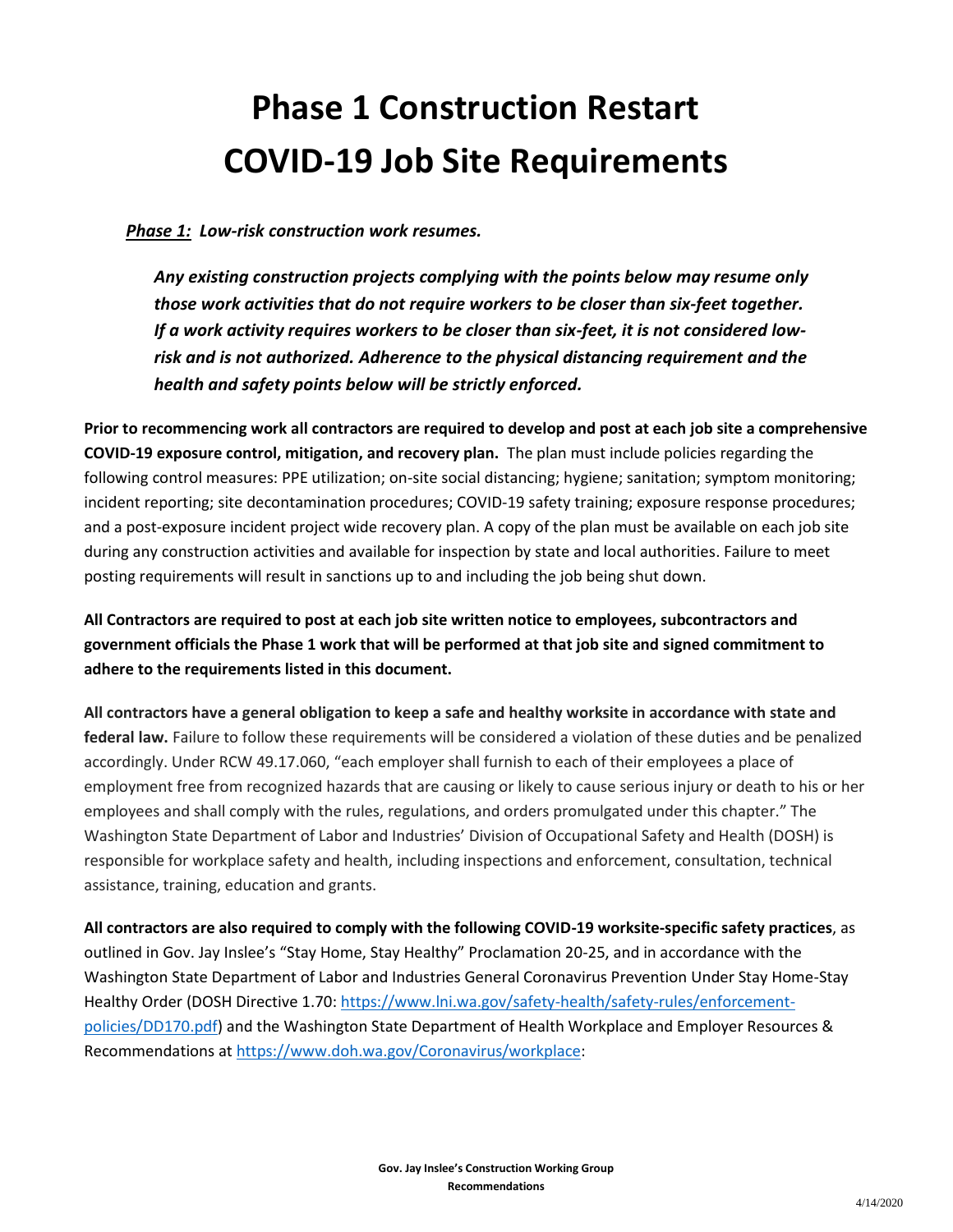#### **COVID-19 Site Supervisor**

1. A site-specific COVID-19 Supervisor shall be designated by the contractor at every job site to monitor the health of employees and enforce the COVID-19 job site safety plan. A designated COVID-19 Supervisor must be present at all times during construction activities, except this requirement only applies on single-family residential job sites whenever there are 7 or more people on the site.

#### **COVID-19 Safety Training**

- 2. A Safety Stand-Down/toolbox talk/tailgate training must be conducted on all job sites on the first day of returning to work, and weekly thereafter, to explain the protective measures in place for all workers. Social distancing must be maintained at all gatherings.
- 3. Attendance will be communicated verbally and the trainer will sign in each attendee.
- 4. COVID-19 safety requirements shall be visibly posted on each jobsite.

### **Social Distancing**

- 5. Social distancing of at least 6 feet of separation must be maintained by every person on the worksite at all times.
- 6. Gatherings of any size must be precluded by taking breaks and lunch in shifts. Any time two or more persons must meet, ensure minimum 6 feet of separation.
- 7. Identify "choke points" and "high-risk areas" on job sites where workers typically congregate and control them so social distancing is always maintained.
- 8. Minimize interactions when picking up or delivering equipment or materials, ensure minimum 6 foot separation.
- 9. To the extent practical allow only one trade/subcontractor at a time on a jobsite and maintain 6-foot separation social distancing for each member of that trade. If more than one trade/subcontractor must be on the job to complete the job then at a minimum all trades and subcontractors must maintain social distancing policies in accordance with this guidance.

### **Personal Protective Equipment (PPE) – Employer Provided**

- 10. Provide personal protective equipment (PPE) such as gloves, goggles, face shields and face masks as appropriate, or required, for the activity being performed.
- 11. Masks, in accordance with Washington Department of Health guidelines [\(https://www.doh.wa.gov/Portals/1/Documents/1600/coronavirus/ClothFacemasks.pdf\)](https://www.doh.wa.gov/Portals/1/Documents/1600/coronavirus/ClothFacemasks.pdf), or as required by Washington Department of Labor and Industries (L&I) safety rules, must be worn at all times by every employee on the worksite.
- 12. Eye protection must be worn at all times by every employee while on worksite.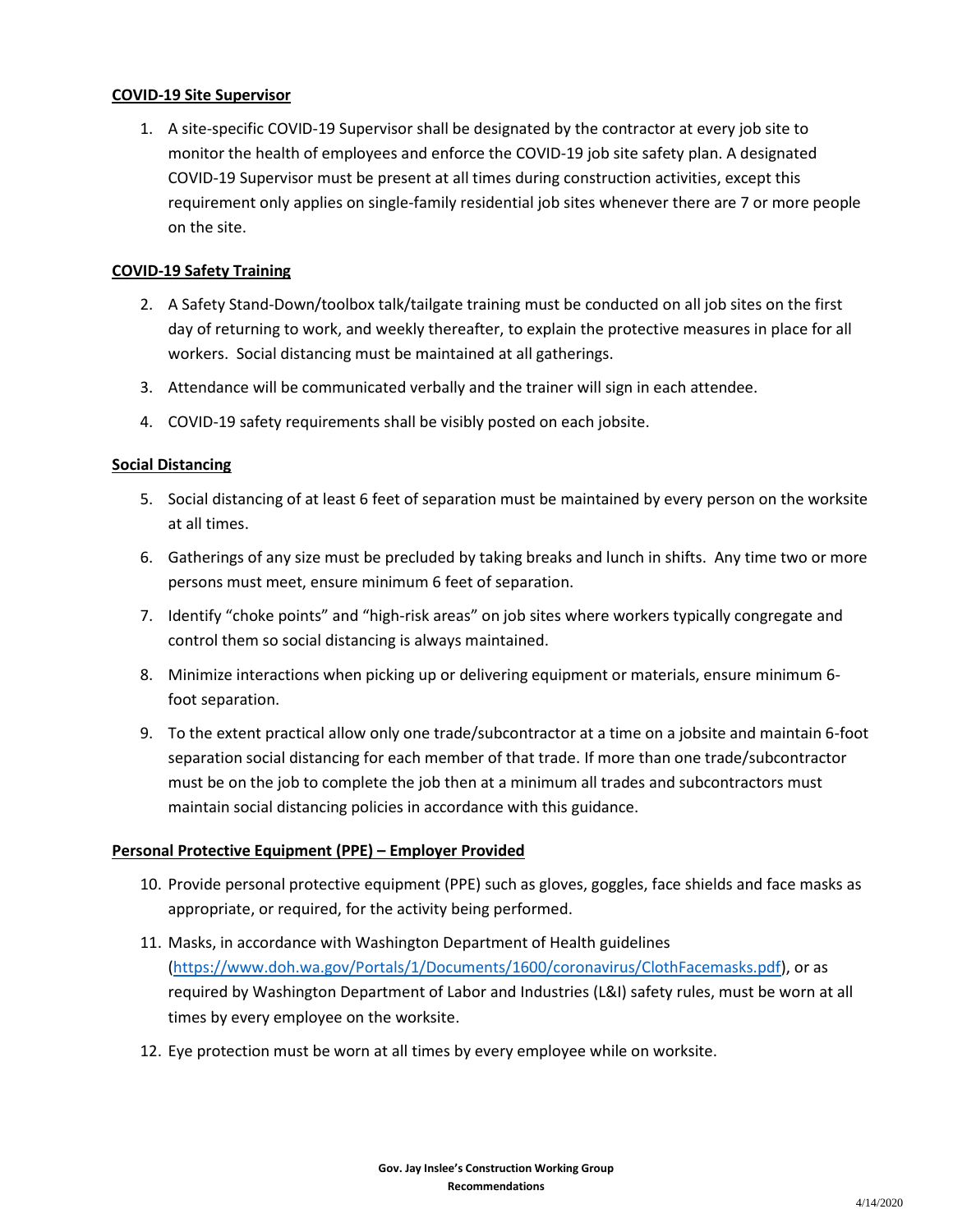- 13. Gloves must be worn at all times by every employee while on worksite. The type of glove worn should be appropriate to the task. If gloves are not typically required for the task, then any type of glove is acceptable, including latex gloves.
- 14. If appropriate PPE cannot be provided, the worksite must be shut down.

## **Sanitation and Cleanliness**

- 15. Soap and running water shall be abundantly provided on all job sites for frequent handwashing. Workers should be encouraged to leave their workstations to wash their hands regularly, before and after going to the bathroom, before and after eating and after coughing, sneezing or blowing their nose.
- 16. When running water is not available, portable washing stations, with soap, are required, per WAC 296-155-140 2(a) – (f). Alcohol-based hand sanitizers with greater than 60% ethanol or 70% isopropanol can also be used, but are not a replacement for the water requirement.
- 17. Post, in areas visible to all workers, required hygienic practices, including not to touch face with unwashed hands or with gloves; washing hands often with soap and water for at least 20 seconds; use hand sanitizer with at least 60% alcohol; cleaning and disinfecting frequently touched objects and surfaces such as workstations, keyboards, telephones, handrails, machines, shared tools, elevator control buttons, and doorknobs; covering the mouth and nose when coughing or sneezing as well as other hygienic recommendations by the U.S. Centers for Disease Control (CDC).
- 18. Make disinfectants available to workers throughout the worksite and ensure cleaning supplies are frequently replenished.
- 19. Frequently clean and disinfect high-touch surfaces on job sites and in offices, such as shared tools, machines, vehicles and other equipment, handrails, doorknobs, and portable toilets. If these areas cannot be cleaned and disinfected frequently, the jobsite shall be shut down until such measures can be achieved and maintained.
- 20. When the worksite is an occupied home, workers should sanitize work areas upon arrival, throughout the workday and immediately before they leave, and occupants should keep a personal distance of at least 10 feet.
- 21. If an employee reports feeling sick and goes home, the area where that person worked should be immediately disinfected.

# **Employee Health/Symptoms**

- 22. Create policies which encourage workers to stay home or leave the worksite when feeling sick or when they have been in close contact with a confirmed positive case. If they develop symptoms of acute respiratory illness, they must seek medical attention and inform their employer.
- 23. Have employees inform their supervisors if they have sick family member at home with COVID-19. If an employee has a family member sick with COVID-19, that employee must follow the isolation/quarantine requirements as established by the State Department of Health.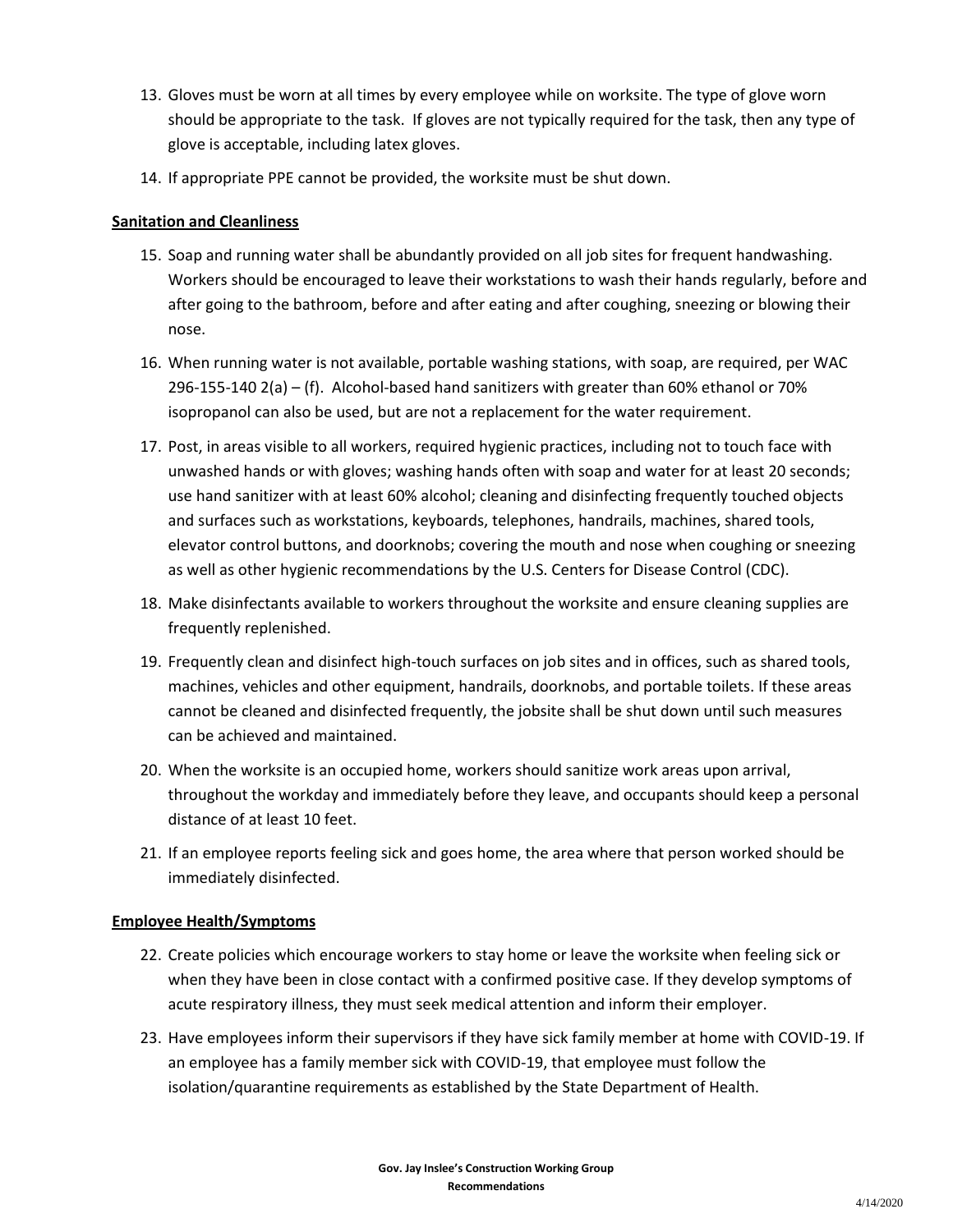- 24. Screen all workers at the beginning of their shift by taking their temperature and asking them if they have a fever, cough, shortness of breath, fatigue, muscle aches, or new loss of taste or smell. Thermometers used shall be 'no touch' or 'no contact' to the greatest extent possible. If a 'no touch' or 'no contact' thermometer is not available, the thermometer must be properly sanitized between each use. Any worker with a temperature of 100.4°F or higher is considered to have a fever and must be sent home.
- 25. Instruct workers to report to their supervisor if they develop symptoms of COVID-19 (e.g., fever, cough, shortness of breath, fatigue, muscle aches, or new loss of taste or smell). If symptoms develop during a shift, the worker should be immediately sent home. If symptoms develop while the worker is not working, the worker should not return to work until they have been evaluated by a healthcare provider.
- 26. Failure of employees to comply will result in employees being sent home during the emergency actions.
- 27. Employees who do not believe it is safe to work shall be allowed to remove themselves from the worksite and employers must follow the expanded family and medical leave requirements included in the Families First Coronavirus Response Act.
- 28. Any worker coming to work on a construction site in Washington from any state that is not contiguous to Washington must self-quarantine for 14 days to become eligible to work on a job site in Washington.
- 29. If an employee is confirmed to have COVID-19 infection, employers should inform fellow employees of their possible exposure to COVID-19 in the workplace but maintain confidentiality as required by the Americans with Disabilities Act (ADA). The employer should instruct fellow employees about how to proceed based on the CDC [Public Health Recommendations for](https://www.cdc.gov/coronavirus/2019-ncov/php/public-health-recommendations.html)  [Community-Related Exposure.](https://www.cdc.gov/coronavirus/2019-ncov/php/public-health-recommendations.html)

### **Job Site Visitors**

30. A daily attendance log of all workers and visitors must be kept and retained for at least four weeks. The log must include the name, phone number, and email address of all workers and visitors.

**Failure to comply with these requirements, or to provide the materials, schedules and equipment required to comply, will result in shutting down operations on the worksite until the contractor can meet and maintain all requirements.**

All contractors shall post on each job site written compliance with these requirements prior to performing any work. Under the authority of the Washington Industrial Safety and Health Act (WISHA), L&I's Division of Occupational Safety and Health (DOSH) will enforce these COVID-19 jobsite safety and health requirements. Complaints may be submitted to the L&I Call Center (1-800-423-7233) or via e-mail to Linda Adame at [adag235@lni.wa.gov.](mailto:adag235@lni.wa.gov)